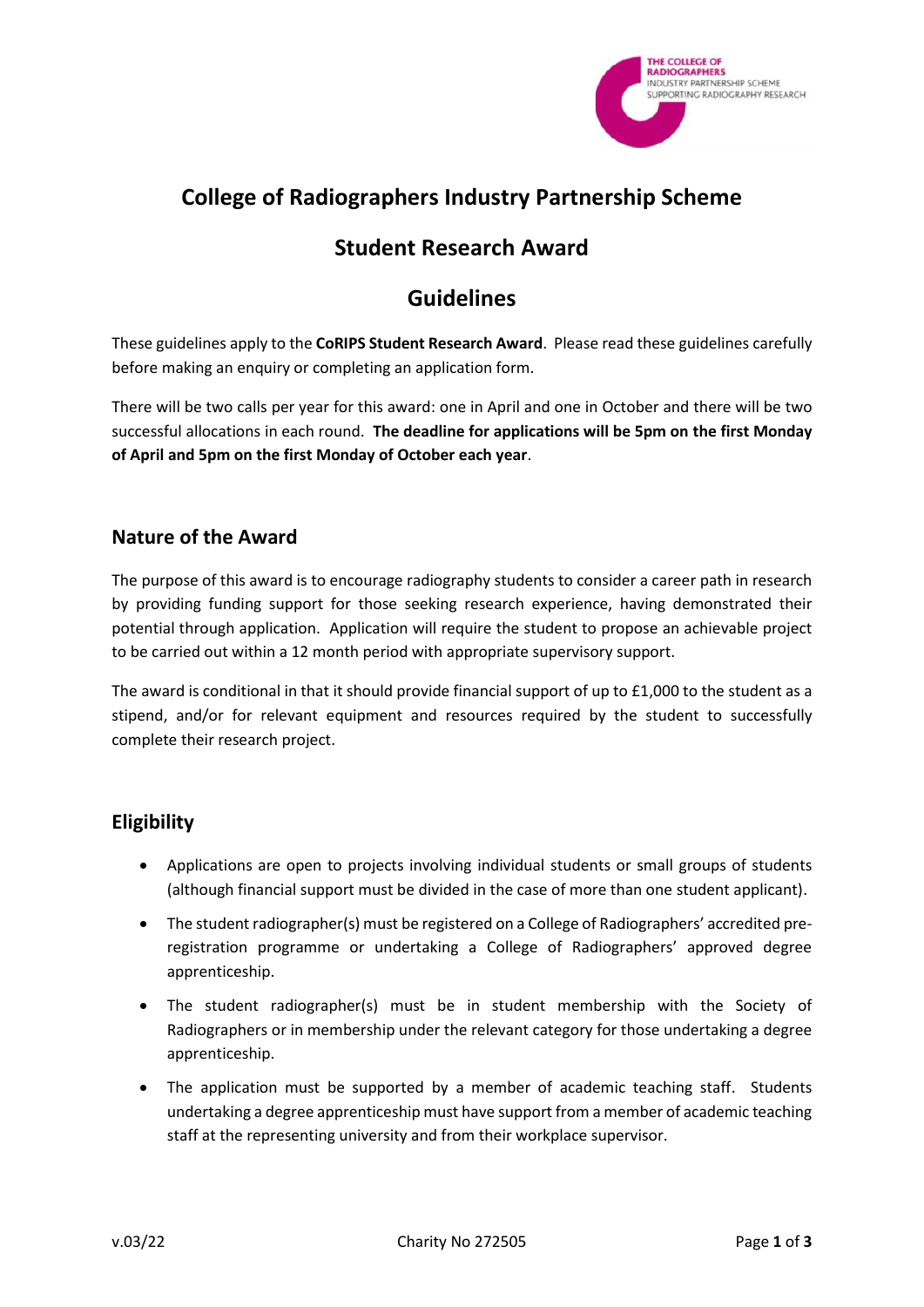

- An academic teaching staff member or workplace supervisor can only support one application per round of funding.
- The application will require agreement from the Head of department (academic), and for students undertaking a degree apprenticeship will require agreement from both the Head of department (academic) and the Head of department for their workplace.
- The research project must not form part of existing academic work, including final year dissertation projects.

Unfortunately, we are unable to fund applicants who have previously received CoRIPS Student Research Award funding.

### **Adjudication**

Adjudication will be by the Society and College of Radiographers. The scheme is competitive and applications will be judged primarily on the quality of the application, the scientific merit of the project and the prospective experience for the student. Preference will be given to:

- Students at any stage of a radiography programme who demonstrate they have an understanding of research principles.
- Research projects that have a clearly defined objective which is achievable by the student in the time available.
- Research projects that can be clearly managed around the existing academic commitments of the student. (The funding period does not need to be consecutive, but proposals should demonstrate an achievable project timeline).
- Projects which give scope for thought and show initiative on the part of the student.
- Projects which are aligned with the College of Radiographers' research priorities.

#### **How to apply**

The application must be made by the student with support from a member of the teaching team (and support from their workplace supervisor if undertaking a degree apprenticeship) who will supervise the research. The academic staff member (and workplace supervisor, where applicable) should discuss the project in detail with the nominated student and should also contribute to the project design. The application form includes space for the student to explain their research aspirations and for a supporting statement from the student's supporting academic (and workplace supervisor, where applicable). These should be included in the form and not attached separately. Applications must be made using the application form which can be downloaded from our website.